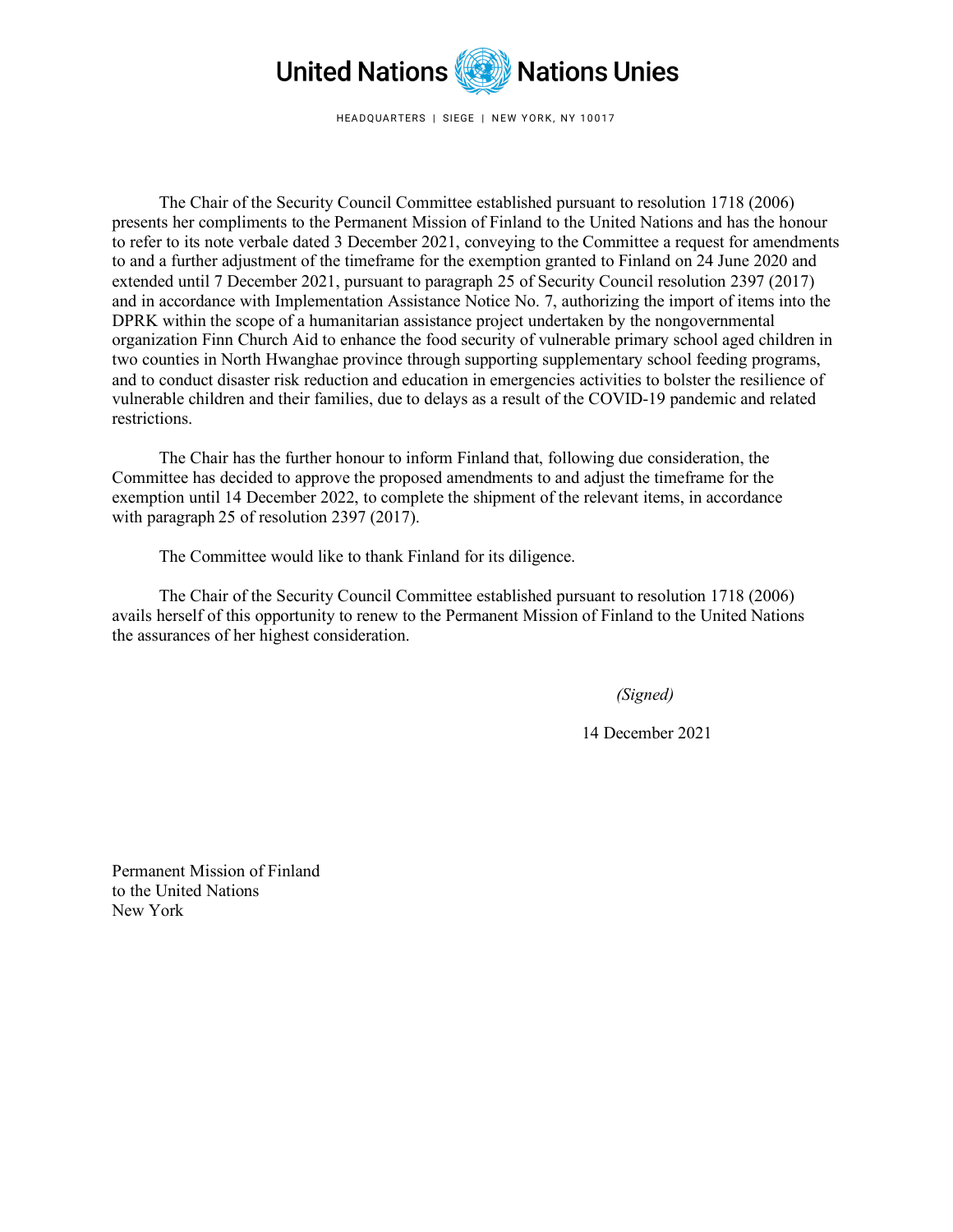## FCA EXEMPTION REQUEST, ANNEX II: Estimated expenditures inside DPRK

| Item                         | <b>Input Months April</b> | <b>Estimated</b>  | <b>To Whom</b>                                           |
|------------------------------|---------------------------|-------------------|----------------------------------------------------------|
|                              | 2022 to March 2023        | expenses in       |                                                          |
|                              |                           | <b>DPRK (EUR)</b> |                                                          |
|                              |                           | April 2022 to     |                                                          |
|                              |                           | <b>March 2023</b> |                                                          |
| Key expert 1                 | 8                         | 20.000            | Expatriate expert for out-of-pocket expenses and to the  |
| Country                      |                           |                   | General Service Bureau (GSB) for apartment rent.         |
| Representative               |                           |                   | Exemption: (i) UN Resolution 2397-2017 par. 25; (ii) UN  |
|                              |                           |                   | resolution 2371-2017 par. 26; (iii) EU regulation 1509-  |
|                              |                           |                   | 2017 art. 22, par 1&2                                    |
| Key expert 2,                | 8                         | 20.000            | Expatriate expert for out-of-pocket expenses and to the  |
| Humanitarian                 |                           |                   | General Service Bureau (GSB) for apartment rent.         |
| Coordinator                  |                           |                   | Exemption: (i) UN Resolution 2397-2017 par. 25; (ii) UN  |
|                              |                           |                   | resolution 2371-2017 par. 26; (iii) EU regulation 1509-  |
|                              |                           |                   | 2017 art. 22, par 1&2                                    |
| International                | $\overline{4}$            | 10.000            | Expatriate expert for out-of-pocket expenses and to      |
| short-term                   |                           |                   | General Service Bureau (GSB) for apartment rent.         |
| expert,                      |                           |                   | Exemption: (i) UN Resolution 2397-2017 par. 25; (ii) UN  |
| Education                    |                           |                   | resolution 2371-2017 par. 26; (iii) EU regulation 1509-  |
| Advisor                      |                           |                   | 2017 art. 22, par 1&2                                    |
| National                     | 12                        | 24.000            | Individual staff salaries exemption: (i) UN Resolution   |
| support staff;               |                           |                   | 2397-2017 par. 25; (ii) EU regulation 1509-2017 art. 22, |
| liaison, driver,             |                           |                   | par 1&2                                                  |
| cleaner                      |                           |                   |                                                          |
| Monitoring                   | $\overline{4}$            | 12.000            |                                                          |
| and                          |                           |                   |                                                          |
| Evaluation/                  |                           |                   |                                                          |
| Internal                     |                           |                   |                                                          |
| control visits               |                           |                   |                                                          |
| to DPRK                      |                           |                   |                                                          |
| Office running               | 12                        | 30.000            | GSB (General Service Bureau) for rent and utilities and  |
| cost and rent                |                           |                   | purchases made in different shops. Exemption: (i) UN     |
|                              |                           |                   | Resolution 2397-2017 par. 25; (ii) UN resolution 2371-   |
|                              |                           |                   | 2017 par. 26; (iii) EU regulation 1509-2017 art. 22, par |
|                              |                           |                   | 1&2                                                      |
| Purchase                     |                           | 25.000            | Local second-hand vehicle bought in the DPRK. In case    |
| vehicle/car                  |                           |                   | no suitable vehicle available, the amount used for       |
| rental                       |                           |                   | renting a car. Exemption: (i) UN Resolution 2397-2017    |
|                              |                           |                   | par. 25; (ii) EU regulation 1509-2017 art. 22, par 1&2   |
| Vehicle                      | 10                        | 30.000            |                                                          |
| running costs                |                           |                   |                                                          |
| Learning materials 10        |                           | 16.000            |                                                          |
| teacher                      |                           |                   |                                                          |
| trainings and<br>support for |                           |                   |                                                          |
| the primary                  |                           |                   |                                                          |
| school                       |                           |                   |                                                          |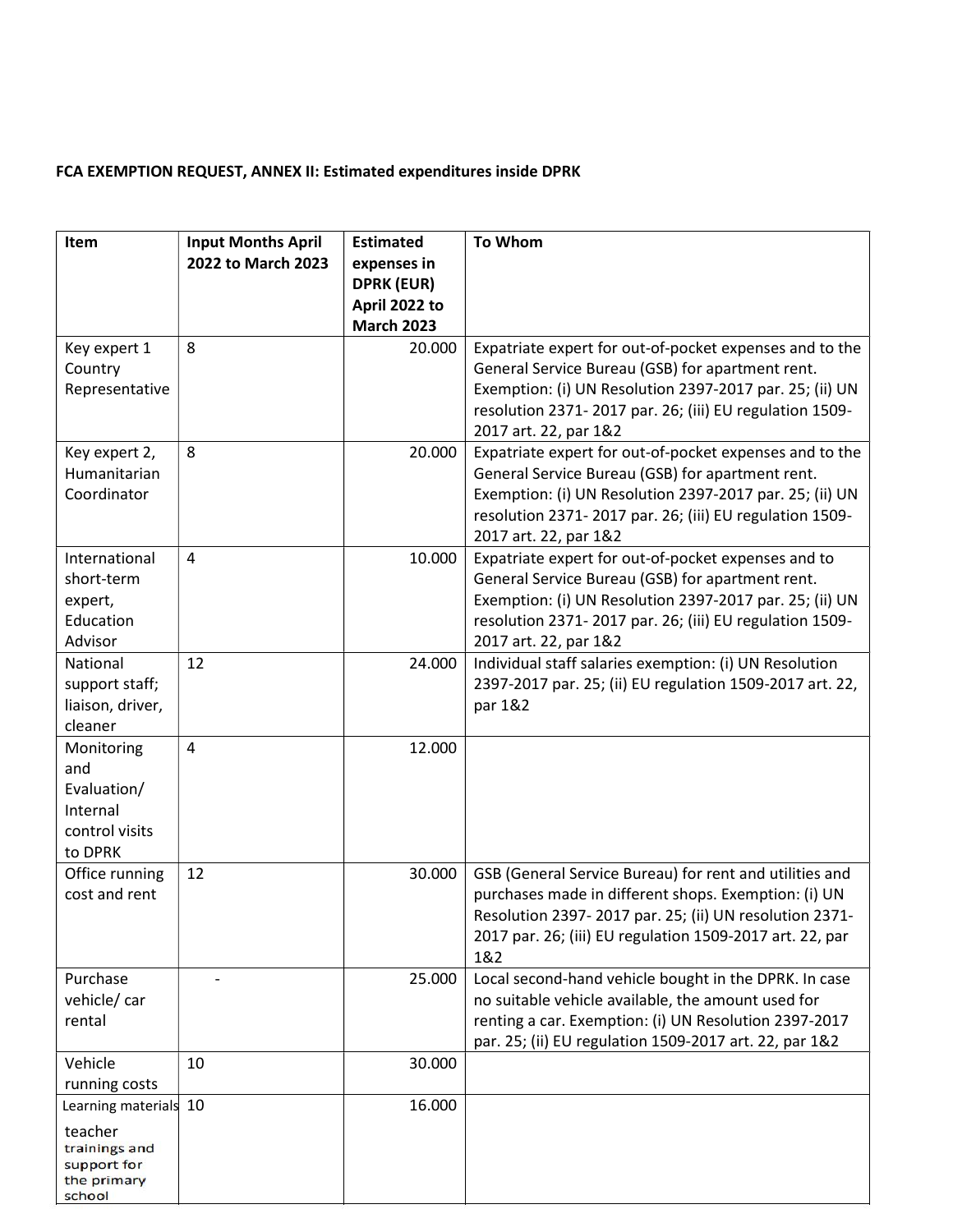## FCA EXEMPTION REQUEST, ANNEX III: Estimated expenditures outside DPRK

| <b>Item</b>                                                                    | Input Months April 2022 to March<br>2023 | <b>Estimated expenses in DPRK (EUR)</b><br>April 2022 to March 2023 |
|--------------------------------------------------------------------------------|------------------------------------------|---------------------------------------------------------------------|
| 120 tonnes of soybeans, fortified<br>cookies and cookies making<br>ingredients | 10                                       | 302.000                                                             |
| <b>Transportation costs</b>                                                    | 10                                       | 40.000                                                              |
| Procurement and monitoring legal<br>aid China (consultancy)                    | 8                                        | 15.000                                                              |
| Country representative                                                         | 4                                        | 22.400                                                              |
| Project manager                                                                | 4                                        | 22,400                                                              |
| 2 Laptops, No U.S. or European<br>software, hardware, or components            | 6                                        | 2.500                                                               |
| 2 Phones, No U.S. or European<br>software or components                        | 6                                        | 400                                                                 |

No other goods or materials are to be transferred into the DPRK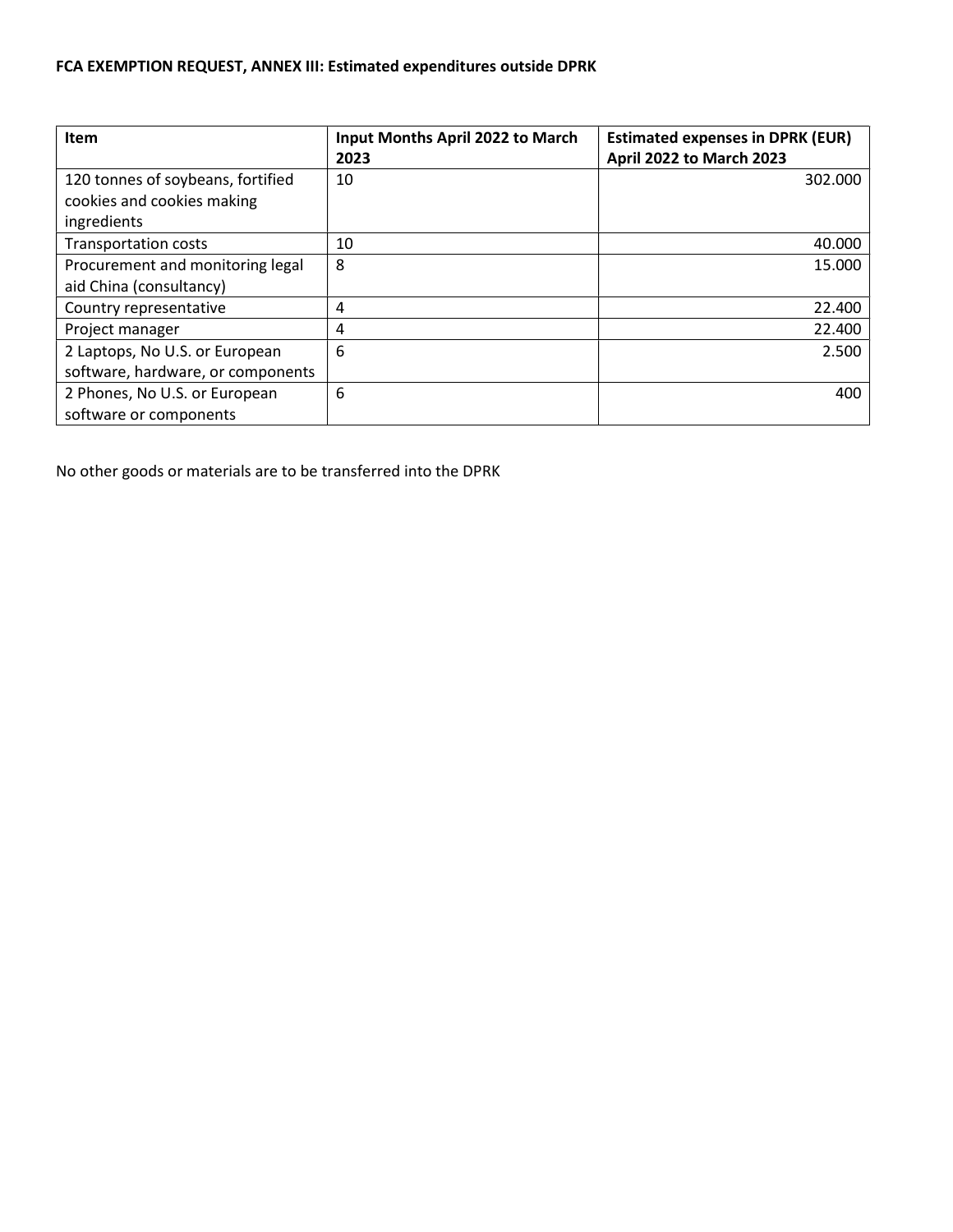**UNITED NATIONS NATIONS UNIES**



POSTAL ADDRESS - ADRESSE POSTALE: UNITED NATIONS, N.Y. 10017 CABLE ADDRESS - ADRESSE TELEGRAPHIQUE: UNATIONS NEWYORK

The Chair of the Security Council Committee established pursuant to resolution 1718 (2006) presents his compliments to the Permanent Mission of Finland to the United Nations and has the honour to refer to its note verbale dated 1 December 2020, conveying to the Committee a request for an adjustment of the timeframe for the exemption granted to Finland on 24 June 2020, pursuant to paragraph 25 of Security Council resolution 2397 (2017) and in accordance with Implementation Assistance Notice No. 7, authorizing the import of items into the DPRK within the scope of a humanitarian assistance project undertaken by the nongovernmental organization Finn Church Aid to enhance the food security of vulnerable primary school aged children in two counties in North Hwanghae province through supporting supplementary school feeding programs, and to conduct disaster risk reduction and education in emergencies activities to bolster the resilience of vulnerable children and their families, due to delays as a result of the COVID-19 pandemic and related restrictions.

The Chair has the further honour to inform Finland that, following due consideration, the Committee has decided to adjust the timeframe for the exemption until 7 December 2021, to complete the shipment of the relevant items, in accordance with paragraph 25 of resolution 2397 (2017).

The Committee would like to thank Finland for its diligence.

The Chair of the Security Council Committee established pursuant to resolution 1718 (2006) avails himself of this opportunity to renew to the Permanent Mission of Finland to the United Nations the assurances of his highest consideration.

*(Signed)*

7 December 2020

Permanent Mission of Finland to the United Nations New York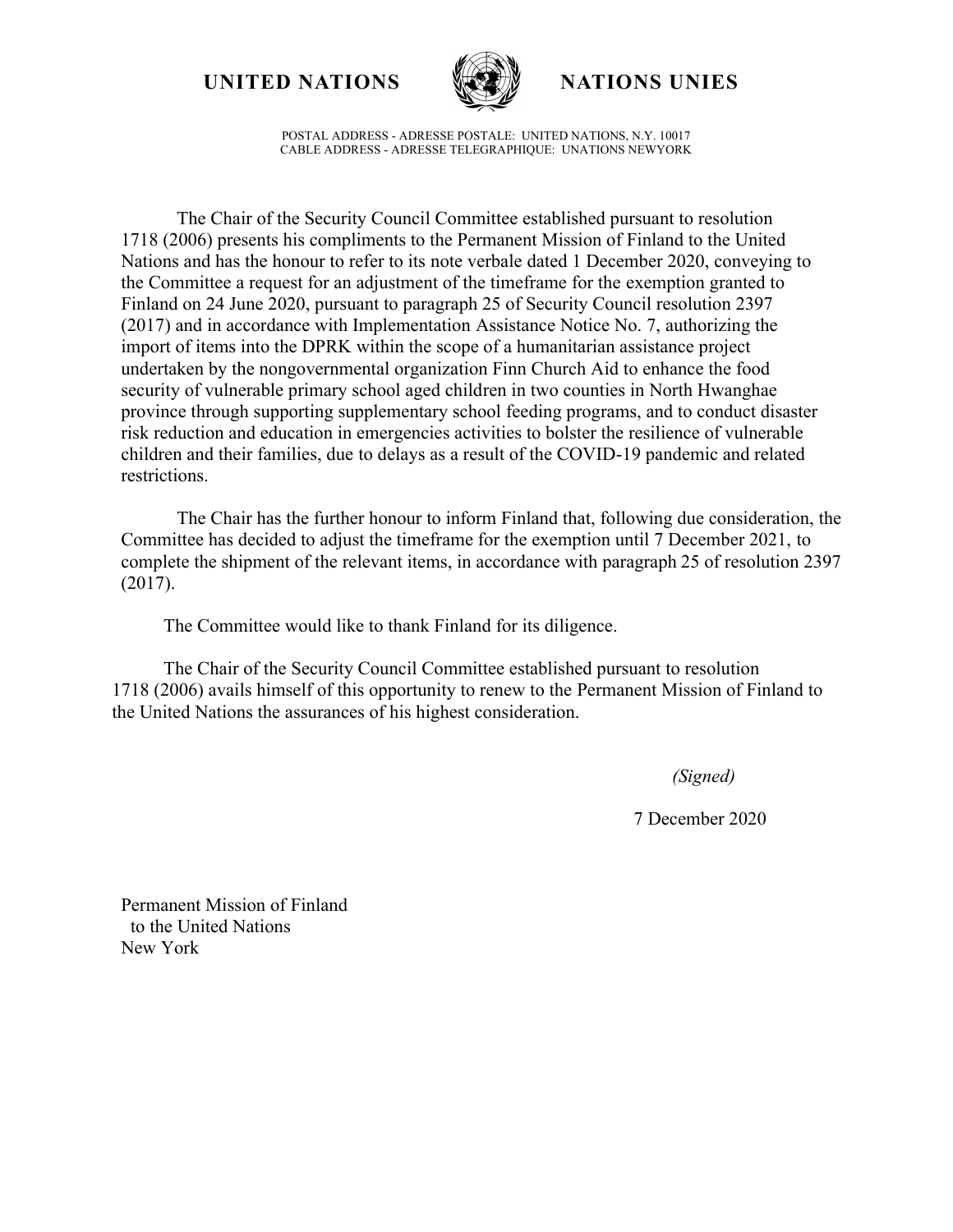## **UNITED NATIONS**



**NATIONS UNIES** 

POSTAL ADDRESS - ADRESSE POSTALE: UNITED NATIONS, N.Y. 10017 CABLE ADDRESS - ADRESSE TELEGRAPHIQUE: UNATIONS NEWYORK

The Chair of the Security Council Committee established pursuant to resolution 1718 (2006) presents his compliments to the Permanent Mission of Finland to the United Nations and has the honour to refer to its note verbale dated 15 June 2020, conveying to the Committee a request for an exemption, in accordance with paragraph 25 of resolution 2397 (2017), from the prohibitions on transfers to the Democratic People's Republic of Korea (DPRK) of the equipment listed in paragraph 7 of resolution 2397 (2017), to allow for the import of items into the DPRK within the scope of a humanitarian assistance project undertaken by the nongovernmental organization Finn Church Aid, to enhance the food security of vulnerable primary school aged children in two counties in North Hwanghae province through supporting supplementary school feeding programs, and to conduct disaster risk reduction and education in emergencies activities to bolster the resilience of vulnerable children and their families.

The Chair has the further honour to inform Finland that, following due consideration, the Committee has decided to approve the requested exemption in the abovementioned note verbale, in accordance with paragraph 25 of Security Council resolution 2397 (2017), to transfer the items and services outlined in Finland's note verbale within the next six months, which is enclosed in this note verbale as an attachment. The items are requested to be shipped once together or in a consolidated manner, with a view to increasing efficiency of shipping and custom clearance.

The Committee reiterates that the sanctions measures imposed by the Security Council through its resolutions with respect to the DPRK are not intended to bear a negative impact on the people of the DPRK, and the note verbale it issued to all Member States, as well as its press release SC/13113 of 8 December 2017, offer clarifications as regards humanitarian aid to the DPRK. The note verbale further recalls that each Member State must fully implement relevant Security Council measures, while keeping in mind the need to clarify to public and private sector entities in their jurisdiction that, while properly implementing United Nations sanctions, humanitarian activities should not be unduly restricted.

The Committee further supports and approves Finland engaging in necessary business and financial transactions only for the purchase of goods and services exempted by the Committee and found in the attachment without prejudice to the relevant commercial decisions.

Permanent Mission of Finland to the United Nations New York